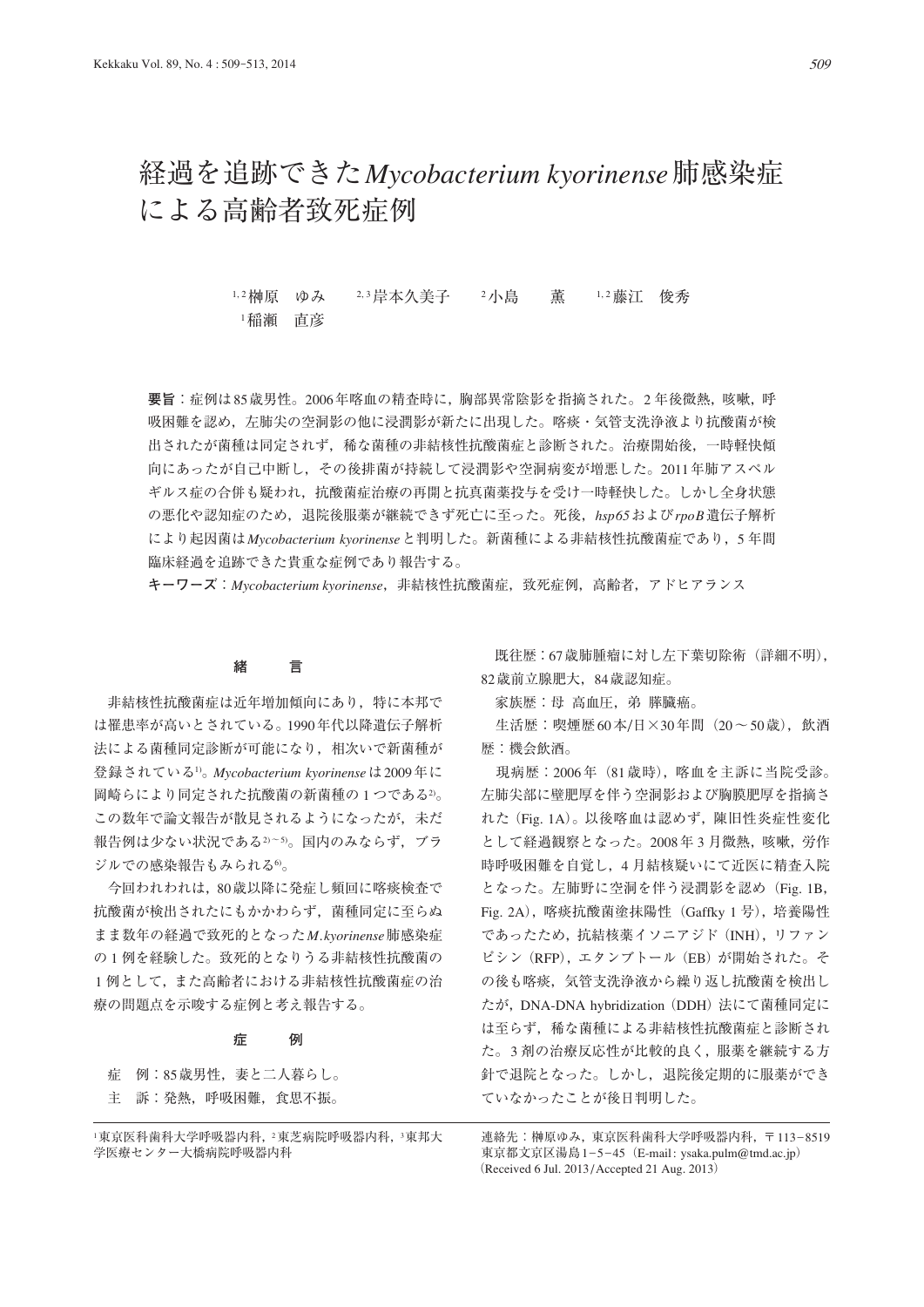2009年 5 月呼吸困難が増悪,食思不振となり,著しい 体重減少を認めたため近医再入院となった。1 年前と比 較し,空洞壁肥厚と容積減少を認めていたが,一方で一 部の浸潤影は軽快していた (Fig. 1C)。非結核性抗酸菌 症の増悪と診断し、クラリスロマイシン (CAM), RFP, EB,レボフロキサシン(LVFX)に治療を変更した。治 療反応性は比較的良く,自覚症状の軽快と排菌量の減少 を認めた。しかし,退院後は食思不振等の副作用を理由 に再び服薬を自己中断していた。4 剤による治療期間は 1 カ月半であった。

 同年10月および2010年 2 月に急な発熱を認め当院入 院。2 度とも肺炎として対処し,一般細菌に対する抗菌 薬〔セフトリアキソン (CTRX), メロペネム (MEPM) +アジスロマイシン(AZM)〕が有効であった。一方で 抗酸菌の排菌は持続し、画像も急速に悪化しており、原 病の悪化も疑われた。しかし,高齢であることと副作用 が強かったことを考慮し,治療は再開せず経過観察とな った。2011年 2 月発熱が持続,食思不振,呼吸困難が増



**Fig. 1** Chest computed tomography images in May 2006 (A), in April 2008 at diagnosis (B), in May 2009 after intermittent chemotherapy (C) and in February 2011 on the last admission (D).



**Fig. 2** Chest radiography in April 2008 at diagnosis of nontuberculous mycobacterial lung disease (A) and in February 2011 on admission (B).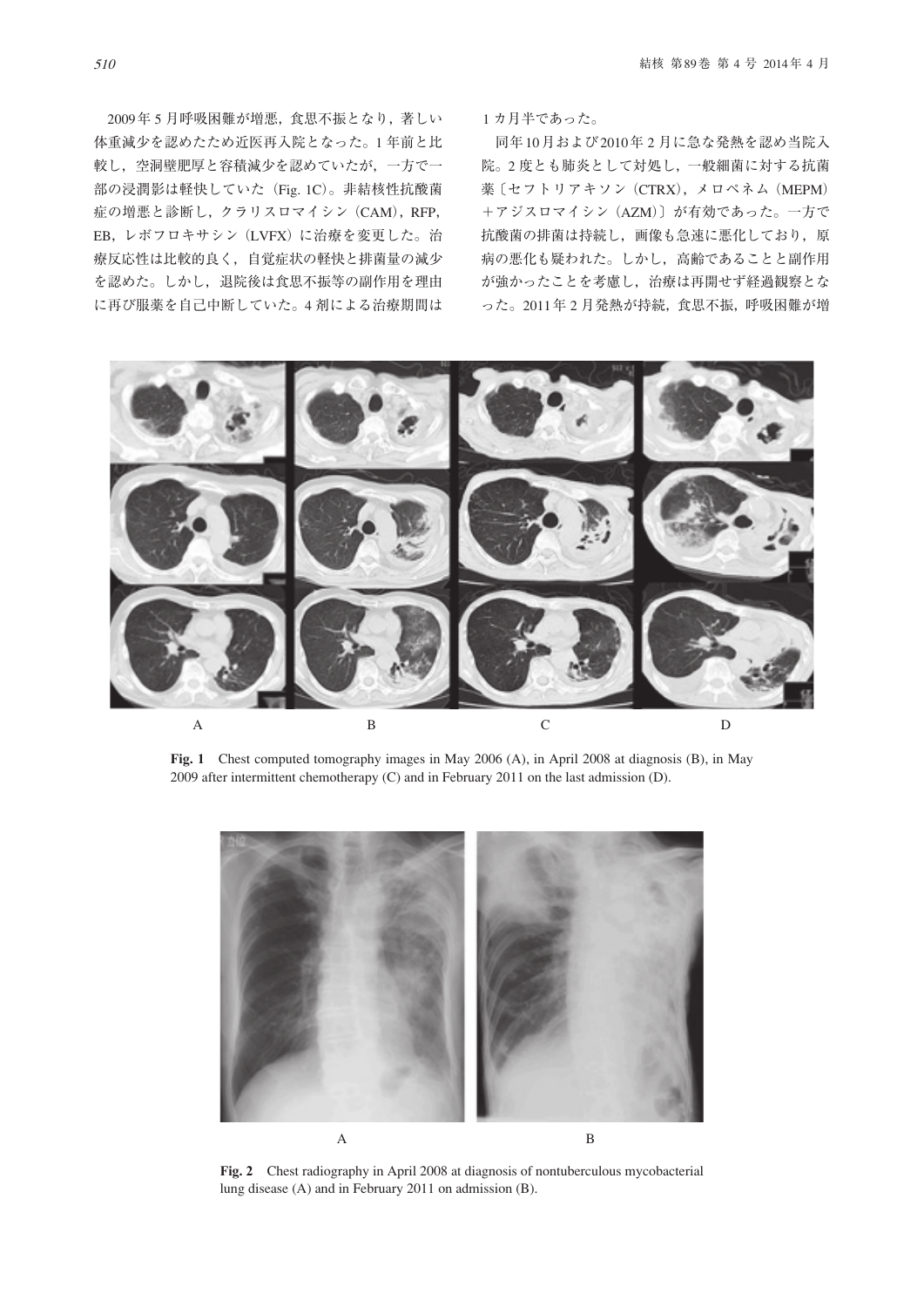### 悪し,当院に再入院となった。

 入院時現症:身長173 cm,体重39.1 kg(4 年間で20 kg 減少),BMI 13.1,体温37.5℃,血圧113/83 mmHg,脈拍 127/分, 整。意識 JCSI-1, 認知症あり。心雑音は聴取せ ず,右上肺にcoarse cracklesを聴取した。腹部に異常を認 めなかった。

 入院時検査所見:WBC 8600/μ*l*(Ne 87.2%, Ly 7.6%), Hb 12.7 g/d*l*, Alb 3.5 g/d*l*, BUN 25.4 mg/d*l*, Cr 0.66 mg/d*l*, CRP 8.93 mg/d*l*と軽度の炎症所見および脱水所見を認め た。またβ-Dグルカンは陰性であったが,アスペルギル ス抗原0.5と陽性であった。室内気吸入下の動脈血ガス 分析ではPaO<sub>2</sub> 40.8 Torr, PaCO<sub>2</sub> 70.2 TorrとⅡ型呼吸不 全を呈していた。入院時喀痰検査で抗酸菌塗抹2+ (Gaffky 5号),液体培養 8 日陽性,DDH法を施行したが 同定不能菌種であった。喀痰一般細菌培養では*Staphylococcus* sp.少量,*Candida glabrata*少量を認めたが,アス ペルギルスは検出されなかった。

 入院時胸部X線写真では,右上肺野に浸潤影,左肺は 上下肺野に広範な浸潤影と著明な肺容積の減少を伴い, 左胸郭の変形および縦隔の左方偏位を認めた(Fig. 2B)。 胸部CTでは左肺尖部に壁肥厚を伴う空洞,両側肺に小 葉中心性小粒状影とすりガラス陰影を認めた。これらの 所見は数年で急速に増悪傾向を示していた(Fig. 1D)。

 入院後経過:入院後,細菌性肺炎も否定しきれず CTRXを投与したが増悪。緩徐に進行する左肺尖部の空 洞壁肥厚所見およびアスペルギルス抗原陽性であったこ とから,慢性壊死性アスペルギルス症を併発していると 考え、次いでミカファンギン (MCFG) を投与した。し かし治療による改善が乏しく,抗酸菌の排菌が持続して いる経過から非結核性抗酸菌症の増悪と判断し,CAM 600 mg/day,RFP 300 mg/day,EB 500 mg/dayをさらに併 用した。非結核性抗酸菌症の治療を開始後,解熱傾向に あり,データの改善,排菌量の減少を認めた。全身状態 は明らかに回復し,食事は全量摂取でき,介助があれば 自力歩行が可能な状態となったため,服薬を継続し自宅 退院となった。

 外来通院予定であったが,倦怠感が強いことや家族の 協力が得られなかったことから往診医に継続治療を依頼 した。しかし,自宅では高齢の妻と二人暮らしであり, 認知症症状も相まって定期的な服薬や食事がなされず, 短期間で全身状態が不良となり服薬は中止。退院約1カ 月後自宅にて永眠された。

 入院時同意を得ていたため,結核研究所リファレンス センターに菌種同定検査を依頼した。後日,遺伝子解析 の結果(*hsp65*および*rpoB*遺伝子解析),*M. kyorinense*と 同定された。

### **考 察**

 本症例は,80歳代で発症し,死亡までの約 5 年の経過 を追跡することができた*M. kyorinense*肺感染症症例であ る。特に排菌を認めてからの 3 年間は,組織破壊性が強 く比較的短期間で進行し,全身状態も悪化し致死的とな った。

*M. kyorinense*は*M. celatum*や*M. branderi*に類似する菌 種であり,遅発育菌(RunyonⅢ群)とされている。*M. celatum*,*M. branderi*はいずれも1990年代に同定された 新菌種である78)。AIDS患者など免疫能の低下した患者 での報告が多いが健常者での報告もあり,一部の新菌種 の中では比較的毒力が強いことが示されている7)~10)。

*M. kyorinense*については,これまでに肺,リンパ節, 関節への感染症例が報告されているが,論文としての発 表は少なく、詳細がまだ明らかになっていない2)~60 60 ~80歳代と高齢者での罹患,基礎疾患として慢性閉塞 性肺疾患 (COPD), 陳旧性肺結核, 肺癌など呼吸器疾患 が挙げられている。

*M. kyorinense*の毒力は不明だが,報告例では本症例同 様, 顕著な臨床症状と浸潤影, 空洞形成や気管支拡張, 肺容積の減少を認めている。一方,末梢気道に散布する 小粒状陰影が乏しい傾向にあり,*M. kyorinense*は結核類 似型を呈する可能性が示唆された。

 本症例では,進行性の空洞壁肥厚も伴っていた。今 回,生検や剖検ができなかったため,アスペルギルス, *M. kyorinense*のどちらに起因する病変かは結論付けられ なかった。壁肥厚を伴う空洞病変は,画像からアスペル ギルス症を強く疑い,経過中に 3 度気管支鏡検査を行っ ているが一度も検出されなかった。今回の入院時アスペ ルギルス抗原陽性であった点から、抗真菌薬を先行投与 した。病状悪化のため相次いで抗酸菌治療を併用し,ま た抗原値の再検をしていないため評価は十分にできない が,抗真菌薬の反応性はやや乏しい印象であった。一方, 抗酸菌排菌量と空洞病変の悪化,臨床症状の増悪経過に は相関を認め,抗酸菌症治療にて病状が著明に改善した 点から*M. kyorinense*による病変であったと推察している。

*M. kyorinense*の治療に関してはINH,RFPに治療抵抗 性であり, CAM, LVFX, アミカシン (AMK) に感受性 があるとされている2) 4) 5)。実際,CAM・LVFX 2 剤治療 やモキシフロキサシン(MFLX)・ストレプトマイシン (SM)・CAMの組み合わせで治療効果を得た報告がみら れる4) 5)。一方で有効な治療薬が十分投与されず経過し た症例は比較的急速に増悪し,予後不良である傾向にあ った。

 抗酸菌同定法としてDDH法(極東DDHマイコバクテ リア)は、簡便性および迅速性から広く使われ、18菌種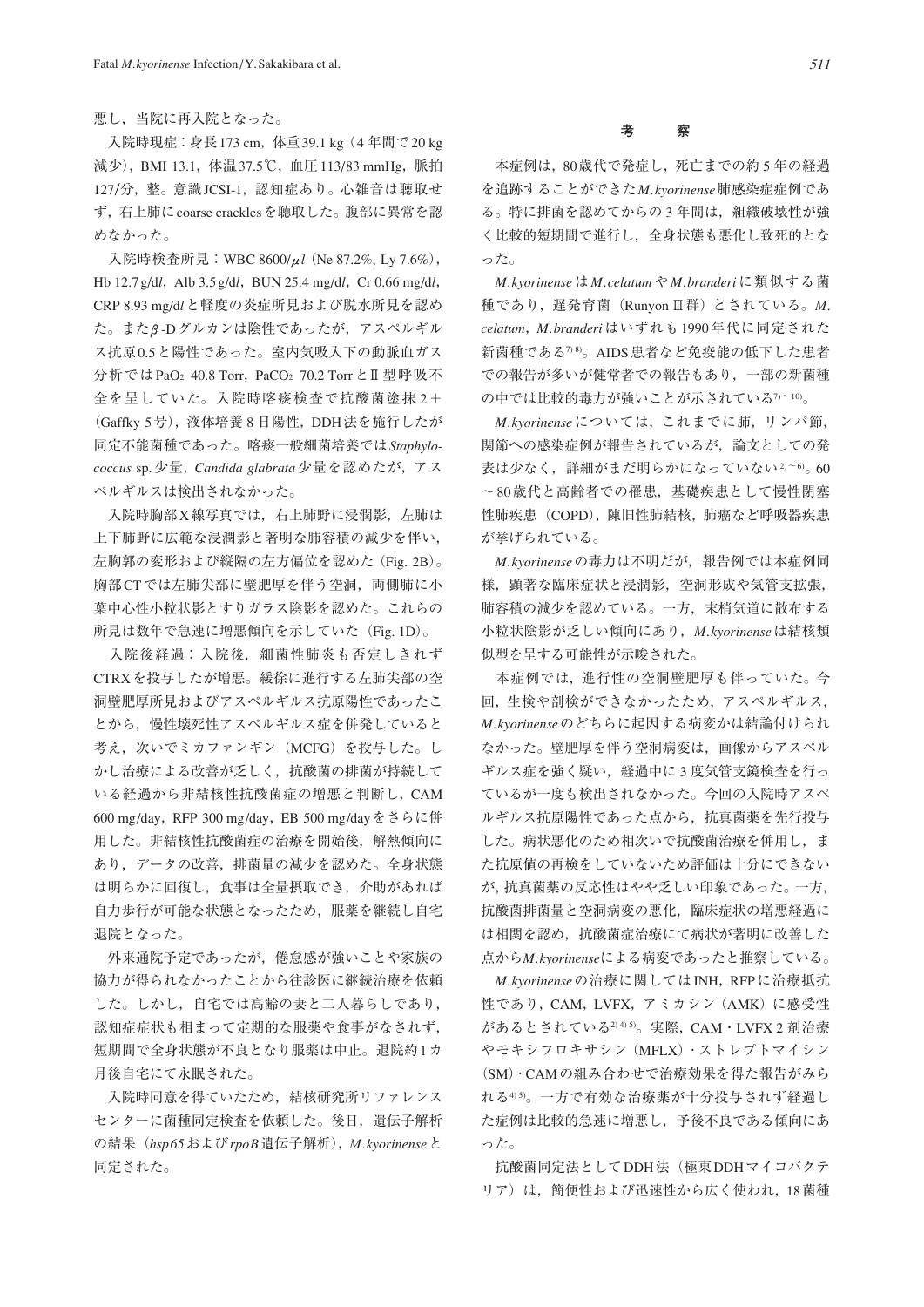の同定が可能である。DDH法にて同定されない場合, 16S rRNA,*hsp65*,*rpoB*,*sodA* genesなどの遺伝子解析 検査が有用である2) 11)。しかし解析ができる施設が限ら れる点,時間と労力を要する点などから,実際の臨床の 場では稀な菌種の抗酸菌であるという認識で経過をみら れる症例があることが推察される。

 本症例では,断続的だったが治療期間中は症状や画像 の一部改善を認めていた。菌種同定を早期に行い、適切 な薬剤治療を継続できれば全身状態の悪化を抑制できた 可能性がある。また,認知症や副作用,家族の協力不足 などに起因するアドヒアランスが不良であった点が、進 行と予後を左右したと言える。

実際,高齢結核患者での服薬中断リスクについて、合 併症,副作用,身体的な障害,家族支援の欠如,通院の 問題などが挙げられている12)。また,70歳以上の抗結核 薬投与においては消化器症状等の副作用が出現しやす く,対策として非結核性抗酸菌症の治療においては 1 剤 ずつ開始し,1週ごとに薬剤を増やす方法が提唱されて いる13)。本症例のように,通院困難のために往診による 診療を要する場合,一般開業医における非結核性抗酸菌 症に対する認知と理解も必要と考えられた。

 今回 5 年間の追跡ができた稀な菌種による非結核性抗 酸菌症を経験したが,超高齢社会を迎えた本邦における 非結核性抗酸菌症の問題点に関し示唆に富んだ症例であ った。

## **謝 辞**

 菌種同定検査を施行して下さった結核予防会結核研究 所抗酸菌レファレンスセンター 鹿住祐子先生,*M. kyorinense*に関してご助言をいただいた杏林大学臨床検査医 学講座 大西宏明先生,資料提供していただきました日 赤医療センター呼吸器内科 生島壮一郎先生に深謝しま す。本論文の要旨は第161回日本結核病学会関東支部学 会・第198回日本呼吸器学会合同地方会で発表した。

著者のCOI (conflicts of interest) 開示:本論文発表内 容に関して特になし。

#### **文 献**

1) Griffith DE, Aksamit T, Brown-Elliott BA, et al.: An official

ATS/IDSA statement: diagnosis, treatment, and prevention of nontuberculous mycobacterial diseases. Am J Respir Crit Care Med. 2007; 175: 367-416.

- 2 ) Okazaki M, Ohkusu K, Hata H, et al.: *Mycobacterium kyorinense* sp. nov., a novel, slow-growing species, related to *Mycobacterium celatum*, isolated from human clinical specimens. Int J Syst Evol Microbiol. 2009 : 59 : 1336– 1341.
- 3 ) Wada H, Yamamoto M, Okazaki M, et al.: Isolation of *Mycobacterium kyorinense* in a patient with respiratory failure. Ann Intern Med. 2009 ; 150 : 568‒570.
- 4 ) Kobashi Y, Mouri K, Obase Y, et al.: Pulmonary *Mycobacterium kyorinense* disease showed clinical improvement following combined therapy with clarithromycin and levofloxacin. Intern Med. 2012 ; 51 : 1923-1926.
- 5 ) 寺田裕子, 竹下 啓, 馬場里英, 他:*Mycobacterium kyorinense*(*M.kyorinense*)による呼吸器感染症の1例. 日 内会誌. 2012 ; 101 : 2301‒2303.
- 6 ) Campos CE, Caldas PC, Ohnishi H, et al.: First isolation of *Mycobacterium kyorinense* from clinical specimens in Brazil. J Clin Microbiol. 2012 ; 50 : 2477‒2478.
- 7 ) Butler WR, O'Connor SP, Yakrus MA, et al.: *Mycobacterium celatum* sp. nov.. Int J Syst Bacteriol. 1993 ; 43 : 539-548.
- 8 ) Kahkola PK, Springer B, Bottger EC, et al.: *Mycobacterium branderi* sp. nov., a new potential human pathogen. Int J Syst Bacteriol. 1995 : 45 : 549-553.
- 9 ) Piersimoni C, Zitti PG, Nista D, et al.: *Mycobacterium celatum* pulmonary infection in the immunocompetent: case report and review. Emerg Infect Dis. 2003; 9:399-402.
- 10) 斉藤 肇, 村上和保, 矢島幹久, 他:新たに記載された 遅発育抗酸菌種のマウスに対する毒力. 結核. 2000 ; 75 : 65‒69.
- 11) 鹿住祐子, 前田伸司, 菅原 勇:*rpoB* 遺伝子と16S rRNA 解析による抗酸菌同定の試み. 結核. 2006; 81: 551-558.
- 12) 橋本容子:高齢者結核患者への服薬支援. 第85回総会 シンポジウム「高齢者結核の問題点」. 結核. 2010 ; 85 : 886–888
- 13) 日本結核病学会非結核性抗酸菌症対策委員会, 日本呼 吸器学会感染症·結核学術部会:肺非結核性抗酸菌症 化学療法に関する見解―2012年改訂. 結核. 2012 ; 87 :  $83 - 86.$